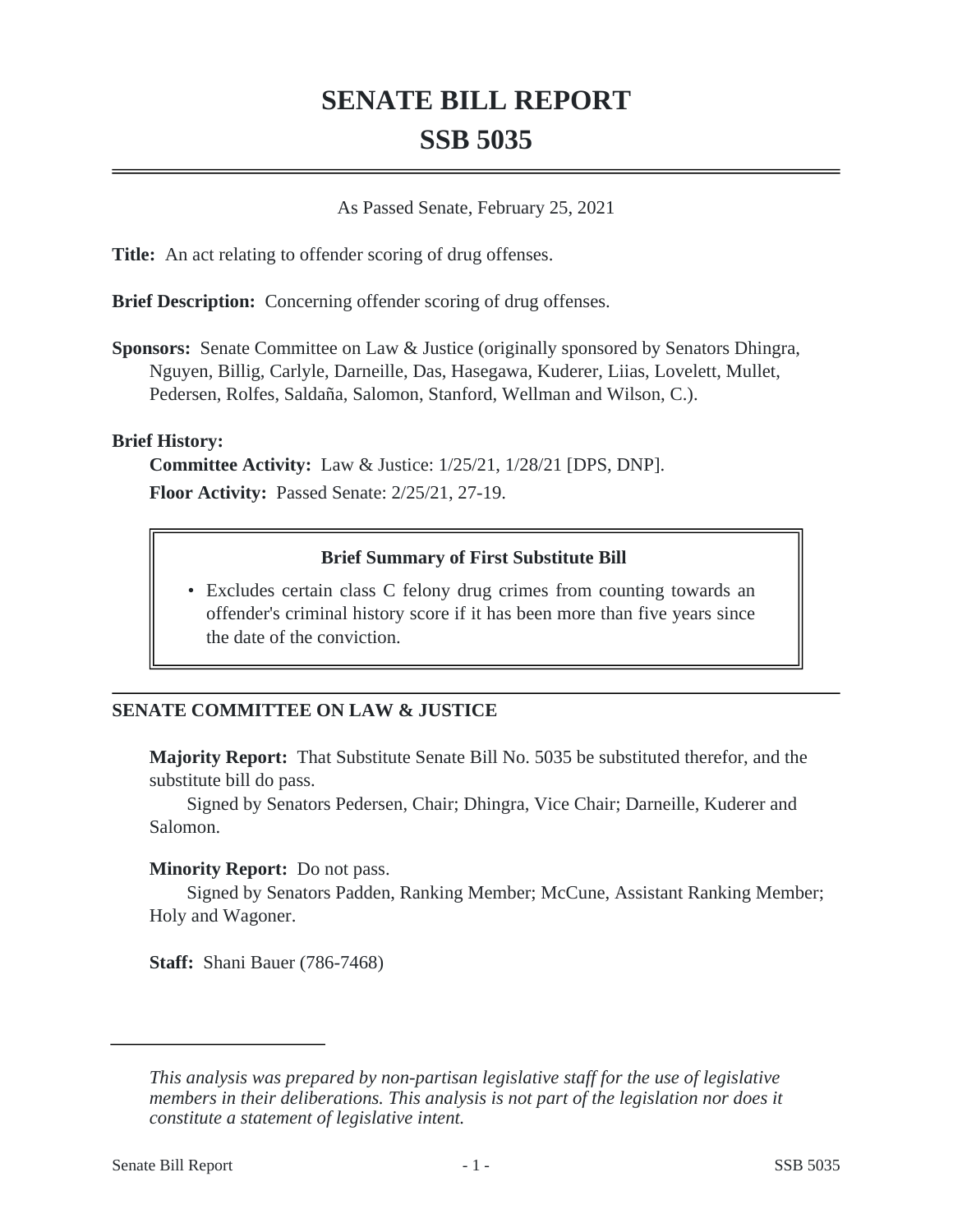**Background:** When a person is convicted of a ranked felony, the Sentencing Reform Act (SRA) applies and determines a specific sentence range within the statutory maximum. Sentences for felony offenses are determined by reference to a sentencing grid. The sentencing grid provides a standard range of months for the sentence, based on both the severity—seriousness level —of the offense, and the convicted person's offender score, which is based on the offender's criminal history. The offender score may vary from zero to nine plus points depending on certain factors. Some crimes will wash-out over time. That is, if the offender has spent a given amount of time in the community without committing another crime, the conviction will no longer count towards the offender's score. For example:

- class A and sex prior felony convictions always count towards the offender score;
- class B felony convictions other than sex offenses do not count toward the offender score if the offender has spent ten consecutive years in the community without conviction of another crime;
- class C felony convictions other than sex offenses do not count toward the offender score if the offender has spent five consecutive years in the community without conviction of another crime; and
- serious traffic convictions do not count toward the offender score if the offender has spent five years in the community without conviction of another crime.

Under the Uniform Controlled Substances Act (act), controlled substances are defined as a drug, substance, or immediate precursor included in schedules I through V as set forth in federal or state laws, or federal or state board of pharmacy rules. The schedule a substance is placed in depends on its potential for abuse, whether there is a currently accepted medical use in treatment, and the safety substances and risk for dependence, as determined by the Pharmacy Quality Assurance Commission. Substances in schedule I are the most tightly controlled, while those in schedule V are the least tightly controlled. It is unlawful for any person to possess a controlled substance unless the substance was obtained directly from, or pursuant to, a valid prescription or order of a practitioner while acting in the course of the practitioner's professional practice, or except as otherwise authorized by the act. It is also unlawful to manufacture or deliver a controlled substance except as authorized by the act. A violation of the prohibitions is generally punishable as a class C felony.

**Summary of First Substitute Bill:** A conviction, (1) under RCW 69.50.4013 for simple possession or solicitation, conspiracy, or attempt to possess a controlled substance; or (2) under RCW 9A.28.020 through 9A.28.040 for the crime of solicitation, conspiracy, or attempt to deliver a controlled substance may not be included in an offender's criminal history score if it has been more than five years since the date of entry of the judgment and sentence.

#### **Appropriation:** None.

**Fiscal Note:** Available.